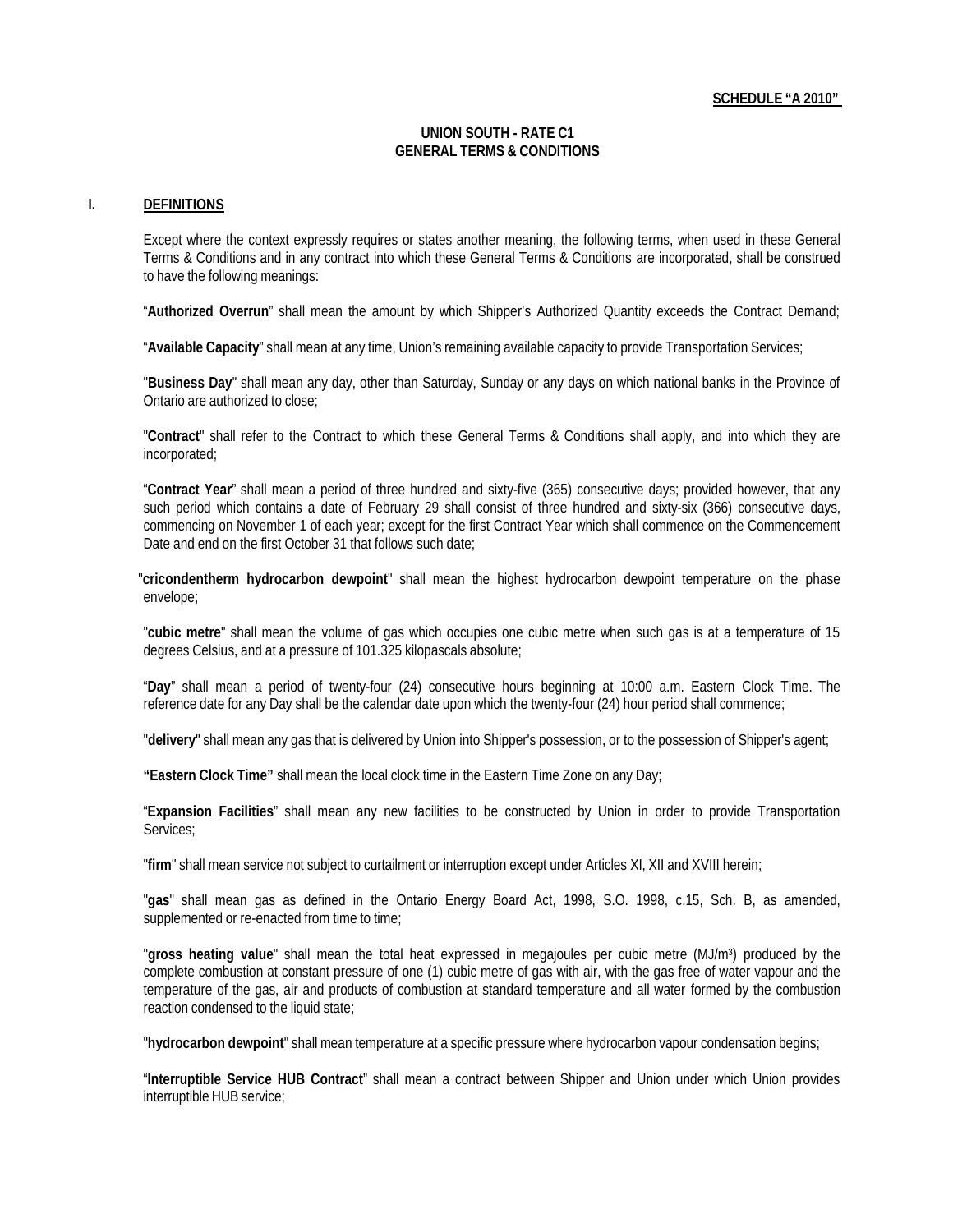"**interruptible service**" or "**Interruptible**" shall mean service subject to curtailment or interruption, after notice, at any time;

"**Interconnecting Pipeline**" shall mean a pipeline that directly connects to the Union pipeline system;

"**joule**" (J) shall mean the work done when the point of application of a force of one (1) newton is displaced a distance of one (1) metre in the direction of the force. The term "**megajoule**" (MJ) shall mean 1,000,000 joules. The term "**gigajoule**" (GJ) shall mean 1,000,000,000 joules;

"**Limited Firm**" shall mean gas service subject to interruption or curtailment on a limited number of Days as specified in the Contract;

**"Loaned Quantities"** shall mean those quantities of gas loaned to Shipper under the Facilitating Agreement;

"m<sup>3</sup>" shall mean cubic metre of gas and "10<sup>3</sup>m<sup>3</sup>" shall mean 1,000 cubic metres of gas;

"**Month**" shall mean the period beginning at 10:00 a.m. Eastern Clock Time on the first day of a calendar month and ending at 10:00 a.m. Eastern Clock Time on the first day of the following calendar month;

"**NAESB**" shall mean North American Energy Standards Board;

"**OEB**" means the Ontario Energy Board;

"**Open Season**" or "**open season**" shall mean an open access auction or bidding process held by Union as a method of allocating capacity;

"**pascal**" "**(Pa)**" shall mean the pressure produced when a force of one (1) newton is applied to an area of one (1) square metre. The term "kilopascal" **"(kPa)**" shall mean 1,000 pascals;

"**receipt**" shall mean any gas that is delivered into Union's possession, or the possession of Union's agent;

"**Shipper**" shall have the meaning as defined in the Contract, and shall also include Shipper's agent(s);

"**specific gravity**" shall mean density of the gas divided by density of air, with both at a temperature of 15 degrees Celsius, and at a pressure of 101.325 kilopascals absolute;

"**Taxes**" shall mean any tax (other than tax on income or tax on property), duty, royalty, levy, license, fee or charge not included in the charges and rates as per the applicable rate schedule (including but not limited to charges under any form of cap and trade, carbon tax, or similar system) and that is levied, assessed or made by any governmental authority on the gas itself, or the act, right, or privilege of producing, severing, gathering, storing, transporting, handling, selling or delivering gas under the Contract;

"**TCPL**" means TransCanada PipeLines Limited;

"**Union**" shall mean Enbridge Gas Inc. operating as Union Gas;

"**Wobbe Number**" shall mean gross heating value of the gas divided by the square root of its specific gravity.

### **II. GASQUALITY**

1. Natural Gas: The minimum gross heating value of the gas delivered to/by Union hereunder, shall be thirty-six (36) megajoules per cubic metre. The maximum gross heating value of the gas delivered to/by Union hereunder shall be forty point two (40.2) megajoules per cubic metre. The gas to be delivered hereunder to Union may be a commingled supply from Shipper's gas sources of supply. The gas to be delivered by Union may be a commingled supply from Union's sources of gas supply; provided, however, that helium, natural gasoline, butane, propane and other hydrocarbons, except methane, may be removed prior to delivery to Shipper. Further, Union may subject, or permit the subjection of, the gas to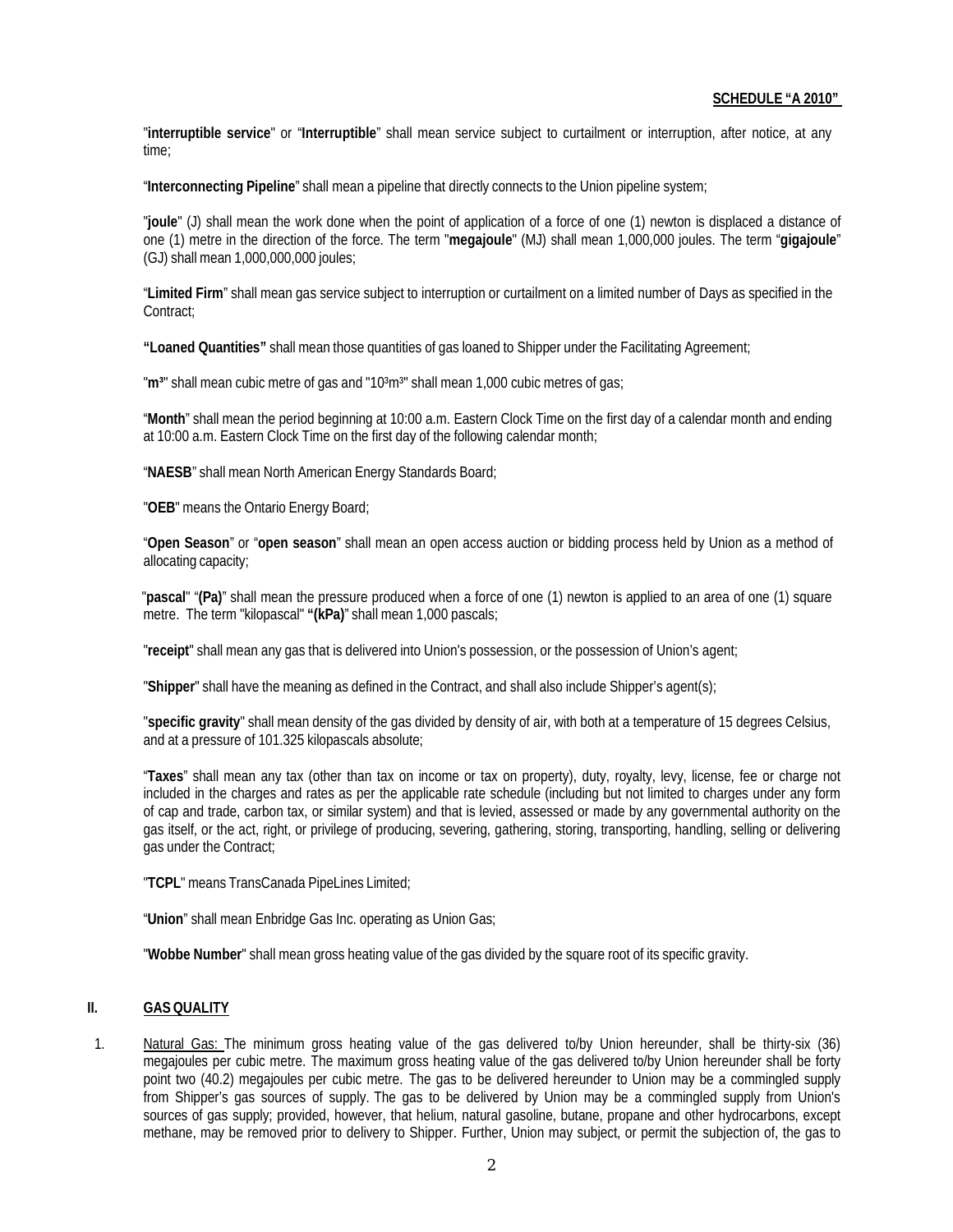compression, dehydration, cooling, cleaning and other processes.

- 2. Freedom from objectionable matter: The gas to be delivered to/by Union hereunder,
	- a. shall be commercially free from bacteria, sand, dust, gums, crude oils, lubricating oils, liquids, chemicals or compounds used in the production, treatment, compression or dehydration of the gas or any other objectionable substance in sufficient quantity so as to render the gas toxic, unmerchantable or cause injury to, or interference with, the proper operation of the lines, regulators, meters or other appliances through which it flows,
	- b. shall not contain more than seven (7) milligrams of hydrogen sulphide per cubic metre of gas, nor more than four hundred and sixty (460) milligrams of total sulphur per cubic metre of gas,
	- c. shall not contain more than five (5) milligrams of mercaptan sulphur per cubic metre of gas,
	- d. shall not contain more than two point zero (2.0) molar percent by volume of carbon dioxide in the gas,
	- e. shall not contain more than zero point four (0.4) molar percent by volume of oxygen in the gas,
	- f. shall not contain more than zero point five (0.5) molar percent by volume of carbon monoxide in the gas,
	- g. shall not contain more than four point zero (4.0) molar percent by volume of hydrogen in the gas,
	- h. shall not contain more than sixty-five (65) milligrams of water vapour per cubic metre of gas,
	- i. shall not have a cricondentherm hydrocarbon dewpoint exceeding minus eight (-8) degrees Celsius,
	- j. shall have Wobbe Number from forty seven point fifty (47.50) megajoules per cubic metre of gas to fifty one point forty six (51.46) megajoules per cubic metre of gas, maximum of one point five (1.5) mole percent by volume of butane plus (C4+) in the gas, and maximum of four point zero (4.0) mole percent by volume of total inerts in the gas in order to be interchangeable with other Interconnecting Pipeline gas.
- 3. Non-conforming Gas: In addition to any other right or remedy of a party, each party shall be entitled to refuse to accept delivery of any gas which does not conform to any of the specifications set out in this Article II.
- 4. Quality of Gas Received: The quality of the gas to be received by Union hereunder is to be of a merchantable quality and in accordance with the quality standards as set out by Union in this Article II, but, Union will also accept gas of a quality as set out in any other Interconnecting Pipeline's general terms and conditions, provided that all Interconnecting Pipelines accept such quality of gas. In addition to any other right or remedy of a party, each party shall be entitled to refuse to accept delivery of any gas which does not conform to any of the specifications set out in Union's C1 Rate Schedule.

# **III. MEASUREMENTS**

- 1. Storage, Transportation, and/or Sales Unit: The unit of the gas delivered to Union shall be a megajoule or a gigajoule. The unit of gas transported or stored by Union shall be a megajoule or a gigajoule. The unit of gas delivered by Union shall be a megajoule, a gigajoule, a cubic metre  $(m<sup>3</sup>)$  or one thousand cubic metres (10 $<sup>3</sup>m<sup>3</sup>$ ) at Union's discretion.</sup>
- 2. Determination of Volume and Energy:
	- a. The volume and energy amounts determined under the Contract shall be determined in accordance with the Electricity and Gas Inspection Act (Canada), RSC 1985, c E-4- (the "**Act**") and the Electricity and Gas Inspection Regulations, SOR 86/131 (the "**Regulations**"), and any documents issued under the authority of the Act and Regulations and any amendments thereto.
	- b. The supercompressibility factor shall be determined in accordance with either the "Manual for Determination of Supercompressibility Factors for Natural Gas" (PAR Project NX-19) published in 1962 or with American Gas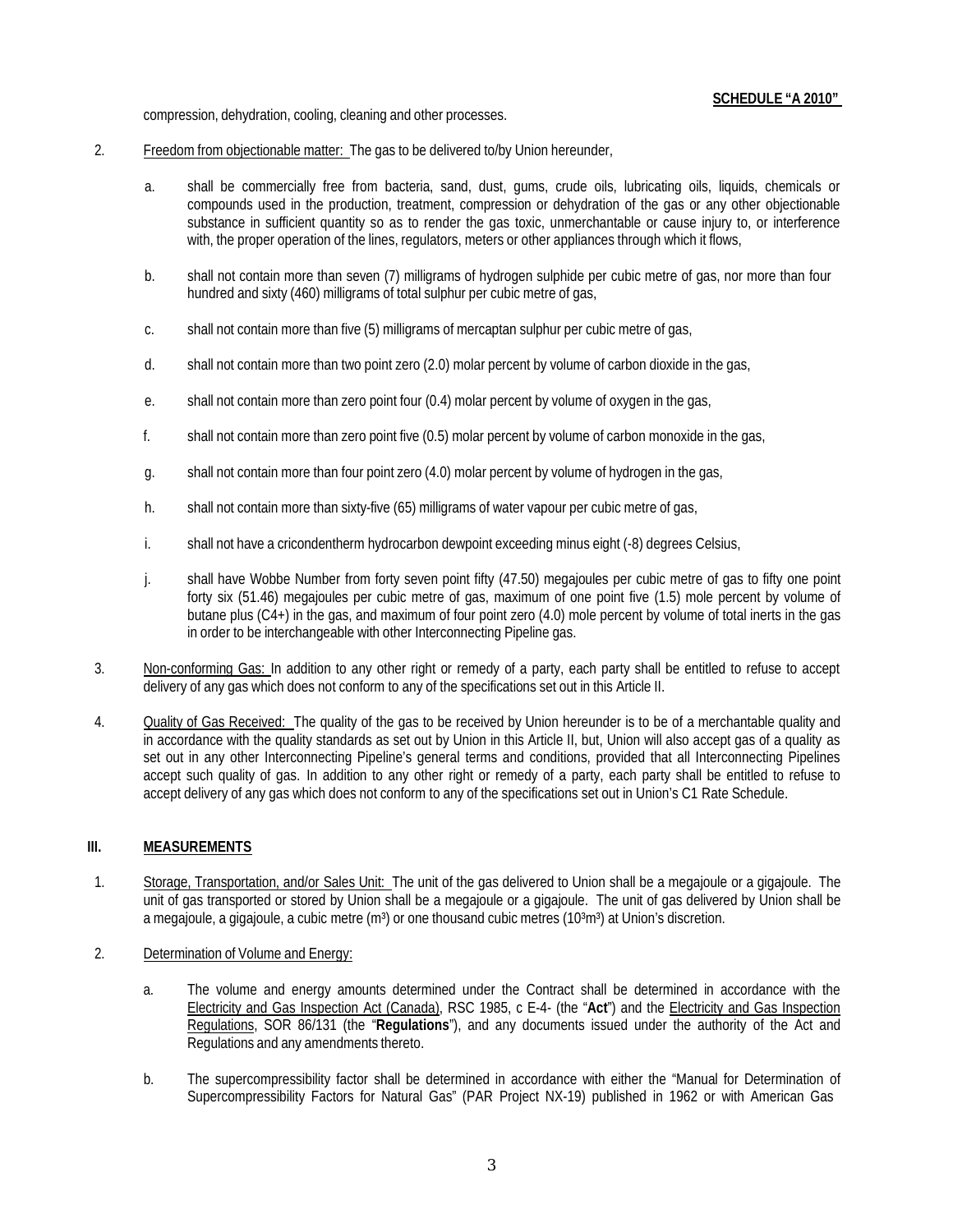Association Transmission Measurement Committee Report No. 8, Nov. 1992, at Union's discretion, all as amended from time to time.

- c. The volume and/or energy of the gas delivered to/by Union hereunder shall be determined by the measurement equipment designated in Article VII herein.
- d. Upon request by Union, Shipper shall obtain measurement of the total quantity of gas received by Union hereunder from the Interconnecting Pipeline. Such measurement shall be done in accordance with established practices between Union and the Interconnecting Pipeline.

## **IV. RECEIPT POINT AND DELIVERY POINT**

1. Unless otherwise specified in the Contract, the point or points of receipt and point or points of delivery for all gas to be covered hereunder shall be on the outlet side of the measuring stations located at or near the point or points of connection specified in the Contract, where possession of the gas changes from one party to the other, and as per Schedule "C 2010".

## **V. POSSESSION OF AND RESPONSIBILITY FOR GAS**

- 1. Possession of Gas: Union accepts no responsibility for any gas prior to such gas being delivered to Union at the Receipt Point or after its delivery by Union at the Delivery Point. As between the parties hereto, Union shall be deemed to be in control and possession of and responsible for all such gas from the time that such gas enters Union's system until such gas is delivered to Shipper.
- 2. Liability: Shipper agrees that Union is not a common carrier and is not an insurer of Shipper's gas, and that Union shall not be liable to Shipper or any third party for loss of gas in Union's possession, except to the extent such loss is caused entirely by Union's negligence or wilful misconduct.

### **VI. FACILITIES ON SHIPPER'S PROPERTY**

Except under those conditions where Union is delivering to TCPL for TCPL or Shipper at Parkway (TCPL), or to an Interconnecting Pipeline, or where otherwise specified in the Contract, the following will apply:

- 1. Construction and Maintenance: Union, at its own expense may construct, maintain and operate on Shipper's property at the delivery point a measuring station properly equipped with a meter or meters and any other necessary measuring equipment for properly measuring the gas redelivered under the Contract. Shipper will grant to Union a lease and/or rights-of-way over property of Shipper as required by Union to install such facilities and to connect same to Union's pipeline.
- 2. Entry: Union, its servants, agents and each of them may at any reasonable time on notice (except in cases of emergency) to Shipper or his duly authorized representative enter Shipper's property for the purpose of constructing, maintaining, removing, operating and/or repairing station equipment.
- 3. Property: The said station and equipment will be and remain the property of Union notwithstanding it is constructed on and attached to the realty of Shipper, and Union may at its own expense remove it upon termination of the Contract and will do so if so requested by Shipper.

### **VII. MEASURINGEQUIPMENT**

1. Metering by Union: Union will install and operate meters and related equipment as required and in accordance with the Act and Regulations referenced in Article III herein.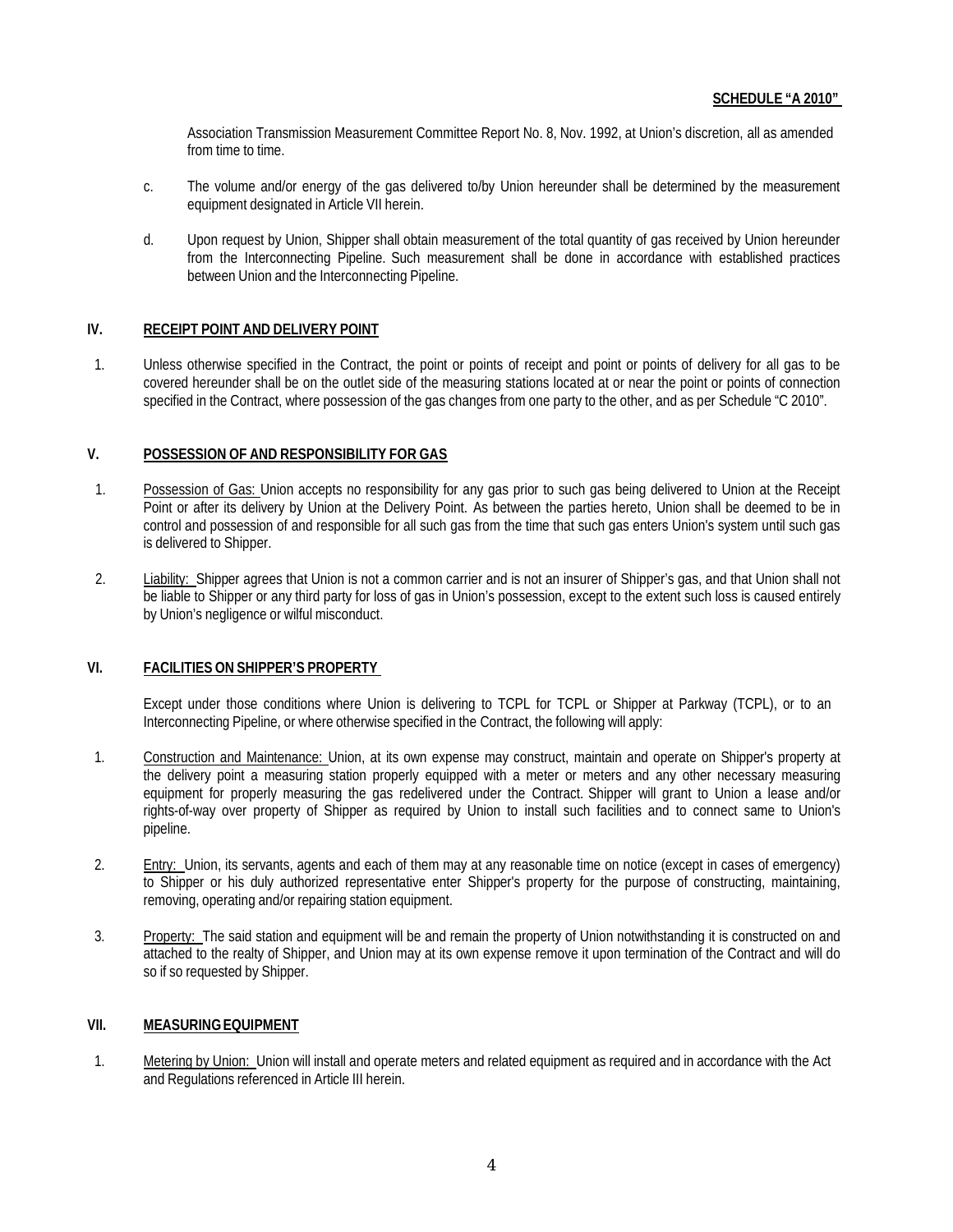- 2. Metering by Others: In the event that all or any gas delivered to/by Union hereunder is measured by a meter that is owned and operated by an Interconnecting Pipeline, then Union and Shipper agree to accept that metering for the purpose of determining the volume and energy of gas delivered to/by Union on behalf of the Shipper. The standard of measurement and tests for the gas delivered to/by Union hereunder shall be in accordance with the general terms and conditions as incorporated in that Interconnecting Pipeline company's gas tariff as approved by its regulatory body.
- 3. Check Measuring Equipment: Shipper may install, maintain and operate, at the redelivery point, at its own expense, such check measuring equipment as desired, provided that such equipment shall be so installed as not to interfere with the operation of Union's measuring equipment at or near the delivery point, and shall be installed, maintained and operated in conformity with the same standards and specifications applicable to Union's metering facilities.
- 4. Rights of Parties: The measuring equipment installed by either party, together with any building erected by it for such equipment, shall be and remain its property. However, Union and Shipper shall have the right to have representatives present at the time of any installing, reading, cleaning, changing, repairing, inspecting, testing, calibrating, or adjusting done in connection with the other's measuring equipment used in measuring or checking the measurement of deliveries of gas to/by Union under the Contract. Either party will give the other party reasonable notice of its intention to carry out the acts herein specified. The records from such measuring equipment shall remain the property of their owner, but upon request each will submit to the other its records and charts, together with calculations therefrom, for inspection and verification, subject to return within ten (10) days after receipt thereof.
- 5. Calibration and Test of Measuring Equipment: The accuracy of Union's measuring equipment shall be verified by Union at reasonable intervals, and if requested, in the presence of representatives of Shipper, but Union shall not be required to verify the accuracy of such equipment more frequently than once in any thirty (30) day period. In the event either party notifies the other that it desires a special test of any measuring equipment, the parties shall co-operate to secure a prompt verification of the accuracy of such equipment. The expense of any such special test, if called for by Shipper, shall be borne by Shipper if the measuring equipment tested is found to be in error by not more than two per cent (2%). If, upon test, any measuring equipment is found to be in error by not more than two per cent (2%), previous recordings of such equipment shall be considered accurate in computing receipts and deliveries of gas, but such equipment shall be adjusted at once to record as near to absolute accuracy as possible. If the test conducted shows a percentage of inaccuracy greater than two percent (2%), the financial adjustment, if any, shall be calculated in accordance with the Act and Regulations, as may be amended from time to time and in accordance with any successor statutes and regulations.
- 6. Preservation of Metering Records: Union and Shipper shall each preserve for a period of at least six (6) years all test data, and other relevant records.
- 7. Error in Metering or Meter Failure: In the event of an error in metering or a meter failure, (such error or failure being determined through check measurement by Union or any other available method), then Shipper shall enforce its rights as Shipper with the Interconnecting Pipeline(s) to remedy such error or failure including enforcing any inspection and/or verification rights and procedures.

## **VIII. BILLING**

- 1. Monthly Billing Date: Union shall render bills on or before the tenth (10<sup>th</sup>) day of each month for all Transportation Services furnished during the preceding Month. Such charges may be based on estimated quantities, if actual quantities are unavailable in time to prepare the billing. Union shall provide, in a succeeding Month's billing, an adjustment based on any difference between actual quantities and estimated quantities, without any interest charge. If presentation of a bill to Shipper is delayed after the tenth  $(10<sup>th</sup>)$  day of the month, then the time of payment shall be extended accordingly, unless Shipper is responsible for such delay.
- 2. Right of Examination: Both Union and Shipper shall have the right to examine at any reasonable time the books, records and charts of the other to the extent necessary to verify the accuracy of any statement, chart or computation made under or pursuant to the provisions of the Contract.
- 3. Amendment of Statements: For the purpose of completing a final determination of the actual quantities of gas handled in any of the Transportation Services to Shipper, the parties shall have the right to amend their statement for a period equal to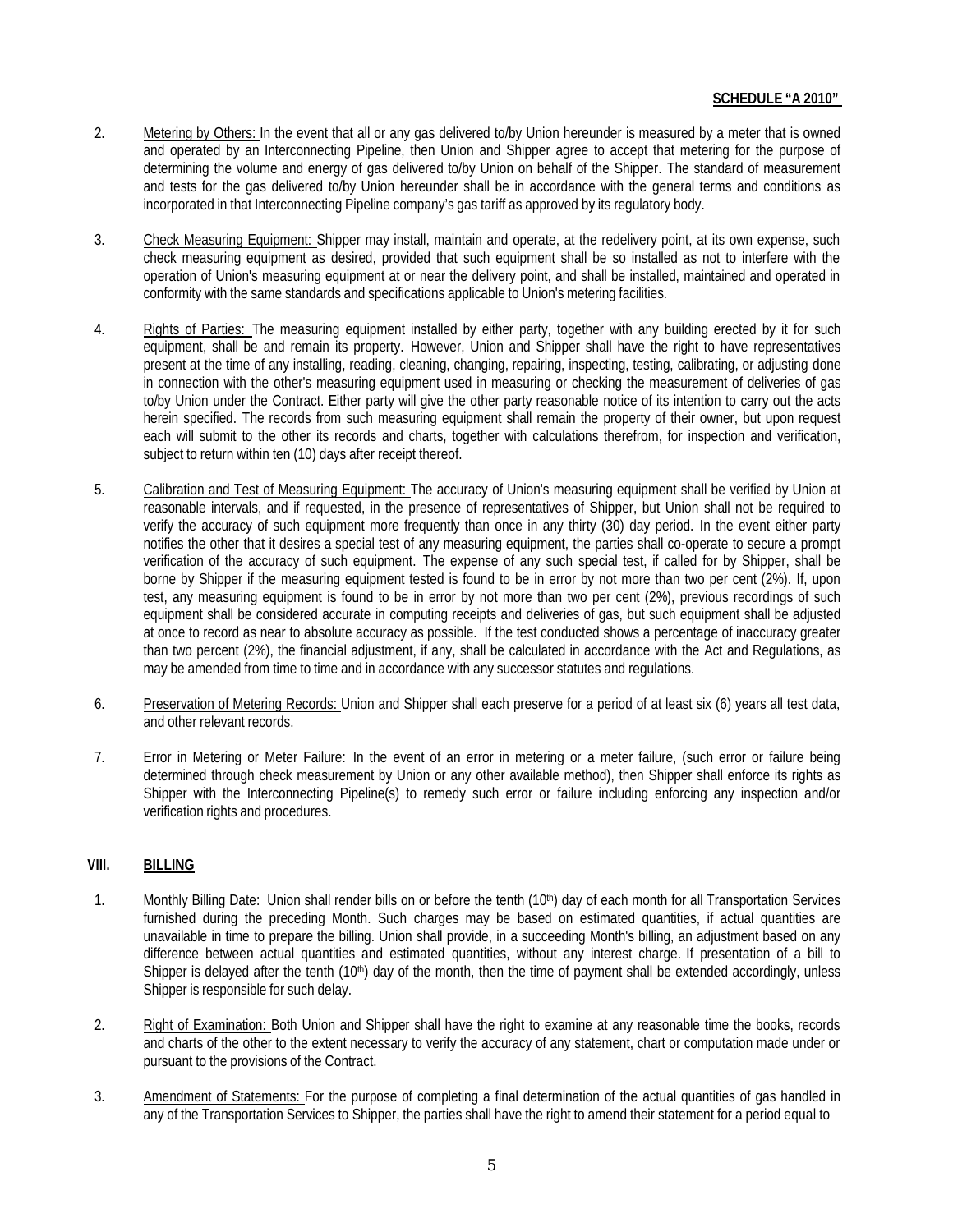the time during which the Interconnecting Pipeline retains the right to amend their statements, which period shall not exceed three (3) years from the date of termination of the Contract.

## **IX. PAYMENTS**

- 1. Monthly Payments: Shipper shall pay the invoiced amount directly into Union's bank account as directed on the invoice on or before the twentieth (20<sup>th</sup>) day of each month. If the payment date is not a Business Day, then payment must be received in Union's account on the first Business Day preceding the twentieth (20th) day of the month.
- 2. Remedies for Non-payment: Should Shipper fail to pay all of the amount of any bill as herein provided when such amount is due,
	- a. Shipper shall pay to Union interest on the unpaid portion of the bill accruing at a rate per annum equal to the minimum commercial lending rate of Union's principal banker in effect from time to time from the due date until the date of payment; and,
	- b. If such failure to pay continues for thirty (30) days after payment is due, Union, in addition to any other remedy it may have under the Contract, may suspend Services until such amount is paid. Notwithstanding such suspension, all demand charges shall continue to accrue hereunder as if such suspension were not in place.

If Shipper in good faith disputes the amount of any such bill or part thereof Shipper shall pay to Union such amounts as it concedes to be correct. At any time thereafter, within twenty (20) days of a demand made by Union, Shipper shall furnish financial assurances satisfactory to Union, guaranteeing payment to Union of the amount ultimately found due upon such bill after a final determination. Such a final determination may be reached either by agreement, arbitration decision or judgement of the courts, as may be the case. Union shall not be entitled to suspend Services because of such nonpayment unless and until default occurs in the conditions of such financial assurances or default occurs in payment of any other amount due to Union hereunder.

Notwithstanding the foregoing, Shipper is not relieved from the obligation to continue its deliveries of gas to Union under the terms of any agreement, where Shipper has contracted to deliver specified quantities of gas to Union.

- 3. Billing Adjustments: If it shall be found that at any time or times Shipper has been overcharged or undercharged in any form whatsoever under the provisions of the Contract and Shipper shall have actually paid the bills containing such overcharge or undercharge, Union shall refund the amount of any such overcharge and interest shall accrue from and including the first day of such overcharge as paid to the date of refund and shall be calculated but not compounded at a rate per annum determined each day during the calculation period to be equal to the minimum commercial lending rate of Union's principal banker, and the Shipper shall pay the amount of any such undercharge, but without interest. In the event Union renders a bill to Shipper based upon measurement estimates, the required adjustment to reflect actual measurement shall be made on the bill next following the determination of such actual measurement, without any charge of interest. In the event an error is discovered in the amount billed in any statement rendered by Union, such error shall be adjusted by Union. Such overcharge, undercharge or error shall be adjusted by Union on the bill next following its determination (where the term "**bill next following**" shall mean a bill rendered at least fourteen (14) days after the day of its determination), provided that claim therefore shall have been made within three (3) years from the date of the incorrect billing. In the event any refund is issued with Shipper's bill, the aforesaid date of refund shall be deemed to be the date of the issue of bill.
- 4. Taxes: In addition to the charges and rates as per the applicable rate schedules and price schedules, Shipper shall pay all Taxes which are imposed currently or subsequent to the execution of the Contract by any legal authority having jurisdiction and any amount in lieu of such Taxes paid or payable by Union.

Shipper shall make reasonable efforts to eliminate/minimize the withholding tax related to the fees/payments paid to Union, including but not limited to requesting from Union the relevant documentation necessary to determine the appropriate withholding, if any, for tax purposes. In the event taxes are withheld from the fees/payment paid by Shipper, Shipper shall remit such withheld taxes to the applicable taxing authority and Shipper will provide Union, after the calendar year end, Union's Federal Form 1042-S and a comparable state/international form, if applicable, within the applicable statutory time frame.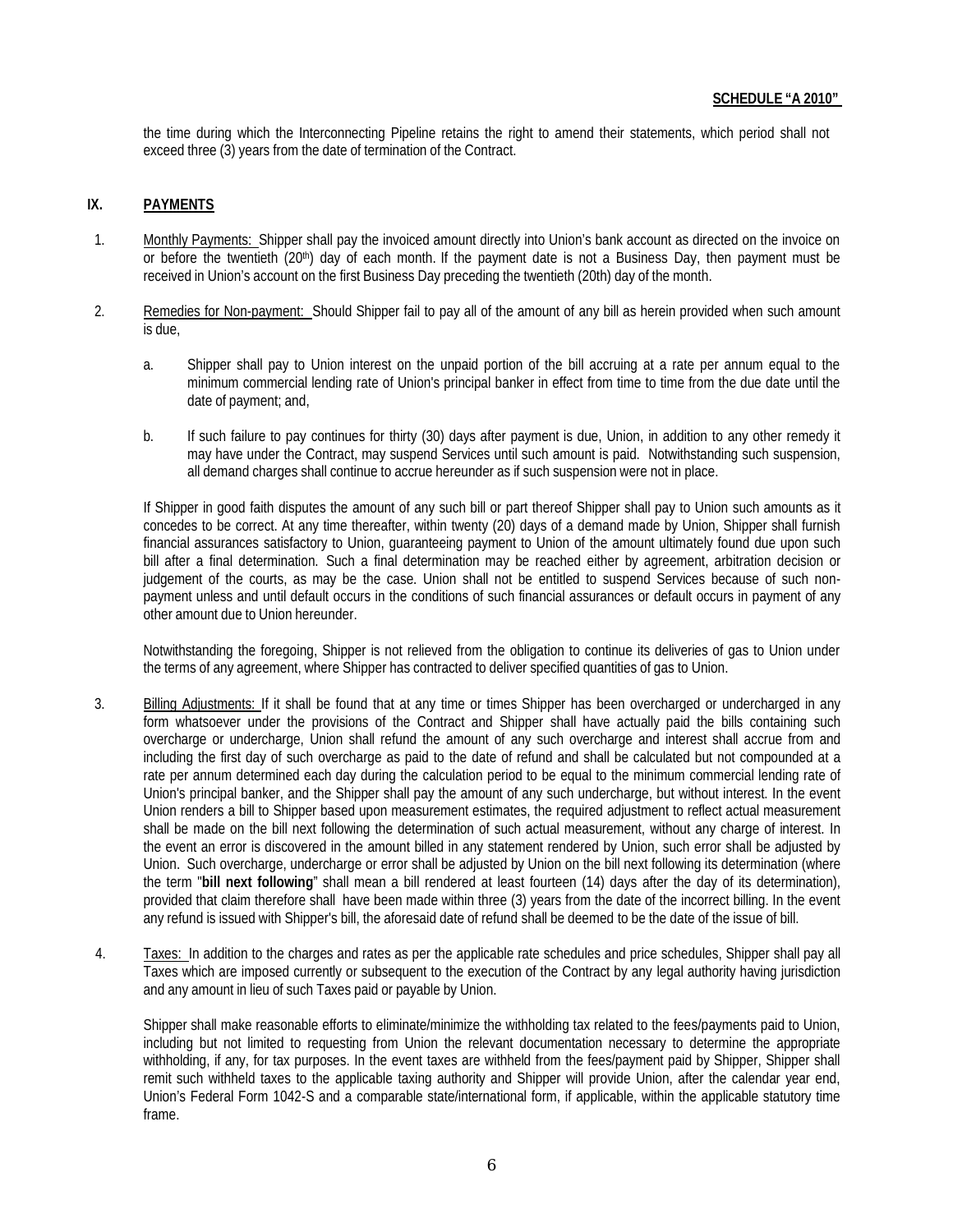## **SCHEDULE "A 2010"**

5. Set Off: If either party shall, at any time, be in arrears under any of its payment obligations to the other party under the Contract, then the party not in arrears shall be entitled to reduce the amount payable by it to the other party in arrears under the Contract, or any other contract, by an amount equal to the amount of such arrears or other indebtedness to the other party. In addition to the foregoing remedy, Union may, upon forty-eight (48) hours verbal notice, to be followed by written notice, take possession of any or all of Shipper's gas under the Contract or any enhancement to the Contract, which shall be deemed to have been assigned to Union, to reduce such arrears or other indebtedness to Union.

## **X. ARBITRATION**

If and when any dispute, difference or question shall arise between the parties hereto touching the Contract or anything herein contained, or the construction hereof, or the rights, duties or liabilities of the parties in relation to any matter hereunder, the matter in dispute shall be submitted and referred to arbitration within ten (10) days after written request of either party. Upon such request each party shall appoint an arbitrator, and the two so appointed shall appoint a third. A majority decision of the arbitrators shall be final and binding upon both parties. In all other respects the provisions of the Arbitration Act, 1991, or any act passed in amendment thereof or substitution therefore, shall apply to each such submission. Operations under the Contract shall continue, without prejudice, during any such arbitration and the costs attributable to such arbitration shall be shared equally by the parties hereto.

## **XI. FORCEMAJEURE**

- 1. Definition: The term "**force majeure**" as used herein shall mean acts of God, strikes, lockouts or any other industrial disturbance, acts of the public enemy, sabotage, wars, blockades, insurrections, riots, epidemics, landslides, lightning, earthquakes, fires, storms, floods, washouts, arrests and restraints of governments and people, civil disturbances, explosions, breakage or accident to machinery or lines of pipe, freezing of wells or lines of pipe, inability to obtain materials, supplies, permits or labour, any laws, orders, rules, regulations, acts or restraints of any governmental body or authority (civil or military), any act or omission that is excused by any event or occurrence of the character herein defined as constituting force majeure, any act or omission by parties not controlled by the party having the difficulty and any other similar cases not within the control of the party claiming suspension and which by the exercise of due diligence such party is unable to prevent or overcome.
- 2. Notice: In the event that either the Shipper or Union is rendered unable, in whole or in part, by force majeure, to perform or comply with any obligation or condition of the Contract, such party shall give notice and full particulars of such force majeure in writing delivered by hand, fax or other direct written electronic means to the other party as soon as possible after the occurrence of the cause relied on and subject to the provision of this Article.
- 3. Exclusions: Neither party shall be entitled to the benefit of the provisions of force majeure hereunder if any or all of the following circumstances prevail: the failure resulting in a condition of force majeure was caused by the negligence of the party claiming suspension; the failure was caused by the party claiming suspension where such party failed to remedy the condition by making all reasonable efforts (short of litigation, if such remedy would require litigation); the party claiming suspension failed to resume the performance of such condition obligations with reasonable dispatch; the failure was caused by lack of funds; the party claiming suspension did not, as soon as possible after determining, or within a period within which it should acting reasonably have determined, that the occurrence was in the nature of force majeure and would affect its ability to observe or perform any of its conditions or obligations under the Contract, give to the other party the notice required hereunder.
- 4. Notice of Remedy: The party claiming suspension shall likewise give notice as soon as possible after the force majeure condition is remedied, to the extent that the same has been remedied, and that such party has resumed or is then in a position to resume the performance of the obligations and conditions of the Contract.
- 5. Obligation to Perform: An event of force majeure on Union's system will excuse the failure to deliver gas by Union or the failure to accept gas by Union hereunder, and both parties shall be excused from performance of their obligations hereunder, except for payment obligations, to the extent of and for the duration of the force majeure.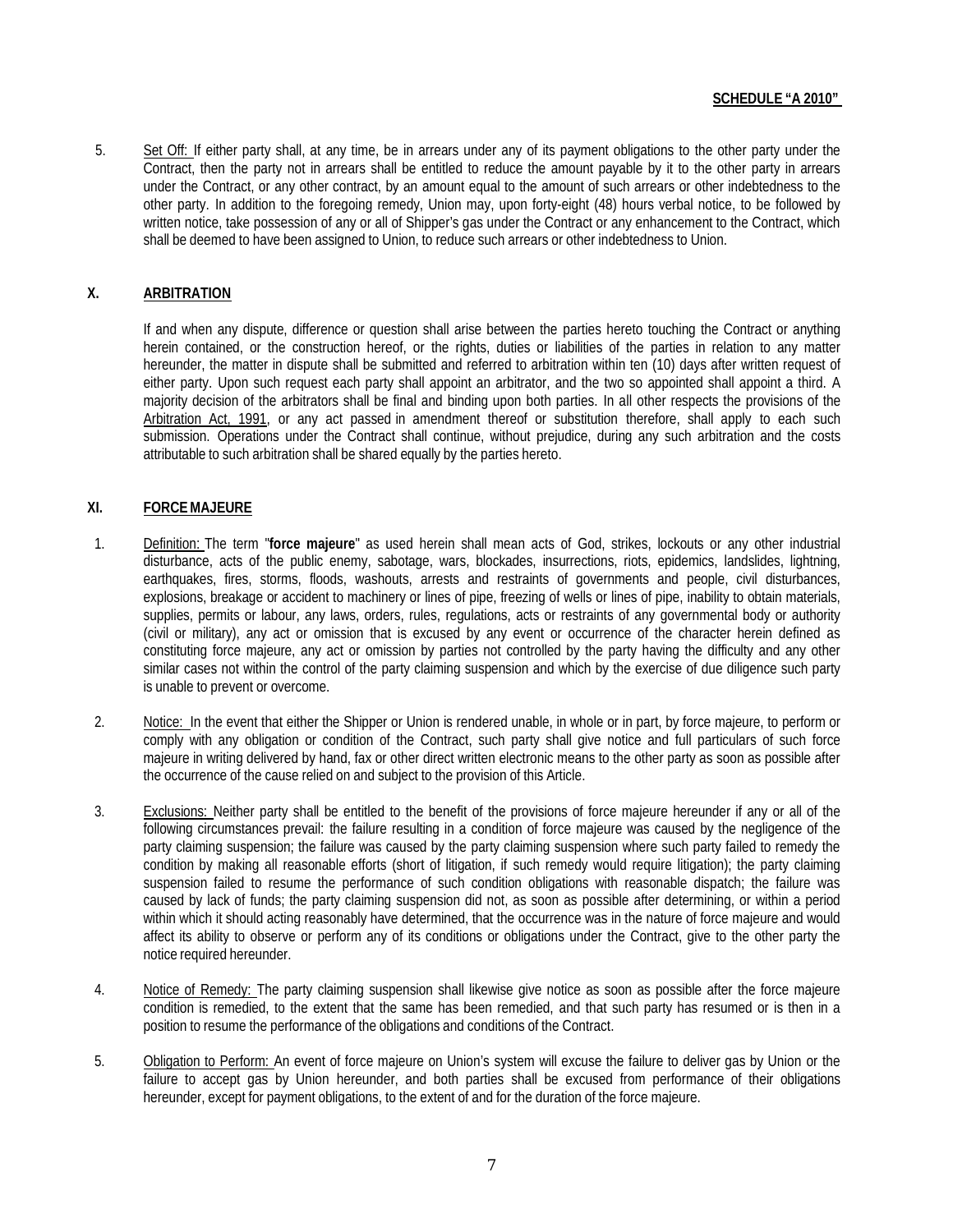- 6. Upstream or Downstream Force Majeure: An event of force majeure upstream or downstream of Union's system shall not relieve Shipper of any payment obligations.
- 7. Delay of Firm Transportation Services: Despite Article XI herein, if Union is prevented, by reason of an event of force majeure on Union's system from delivering gas on the Day or Days upon which Union has accepted gas from Shipper, Union shall thereafter make all reasonable efforts to deliver such quantities as soon as practicable and on such Day or Days as are agreed to by Shipper and Union. If Union accepts such gas on this basis, Shipper shall not receive any demand charge relief as contemplated under Article XI herein.
- 8. Demand Charge Relief for Firm Transportation Services: Despite Article XI herein, if on any Day Union fails to accept gas from Shipper by reason of an event of force majeure on Union's system and fails to deliver the quantity of gas nominated hereunder by Shipper up to the firm Contract Demand for that Contract, then for that Day the Monthly demand charge shall be reduced by an amount equal to the applicable Daily Demand Rate, as defined in this paragraph, multiplied by the difference between the quantity of gas actually delivered by Union during such Day and the quantity of gas which Shipper in good faith nominated on such Day. The term "**Daily Demand Rate**" shall mean the Monthly demand charge or equivalent pursuant to the C1 Rate Schedule divided by the number of days in the month for which such rate is being calculated.
- 9. Proration of Firm Transportation Service: If, due to the occurrence of an event of force majeure as outlined above, the capacity for gas deliveries by Union is impaired, it will be necessary for Union to curtail Shipper's gas receipts to Union hereunder, via proration based on utilization of such facilities for the Day. This prorating shall be determined by multiplying the capability of such facilities as available downstream of the impairment on the Day, by a fraction where the numerator is Shipper's nominated firm quantity and the denominator is the total of all such nominated firm quantities for nominated services and planned consumption for in-franchise customers on the Day. For the purposes of this Article XI, firm services shall mean all firm services provided by Union to in-franchise customers and ex-franchise shippers.

#### **XII. DEFAULT AND TERMINATION**

In case of the breach or non-observance or non-performance on the part of either party hereto of any covenant, proviso, condition, restriction or stipulation contained in the Contract (but not including herein failure to take or make delivery in whole or in part of the gas delivered to/by Union hereunder occasioned by any of the reasons provided for in Article XI herein) which has not been waived by the other party, then and in every such case and as often as the same may happen, the non-defaulting party may give written notice to the defaulting party requiring it to remedy such default and in the event of the defaulting party failing to remedy the same within a period of thirty (30) days from receipt of such notice, the nondefaulting party may at its sole option declare the Contract to be terminated and thereupon the Contract shall be terminated and be null and void for all purposes other than and except as to any liability of the parties under the same incurred before and subsisting as of termination. The right hereby conferred upon each party shall be in addition to, and not in derogation of or in substitution for, any other right or remedy which the parties respectively at law or in equity shall or may possess.

#### **XIII. AMENDMENT**

Subject to Article XV herein and the ability of Union to amend the applicable rate schedules and price schedules, with the approval of the OEB (if required), no amendment or modification of the Contract shall be effective unless the same shall be in writing and signed by each of the Shipper and Union.

### **XIV. NON-WAIVER AND FUTURE DEFAULT**

No waiver of any provision of the Contract shall be effective unless the same shall be in writing and signed by the party entitled to the benefit of such provision and then such waiver shall be effective only in the specific instance and for the specified purpose for which it was given. No failure on the part of Shipper or Union to exercise, and no course of dealing with respect to, and no delay in exercising, any right, power or remedy under the Contract shall operate as a waiver thereof.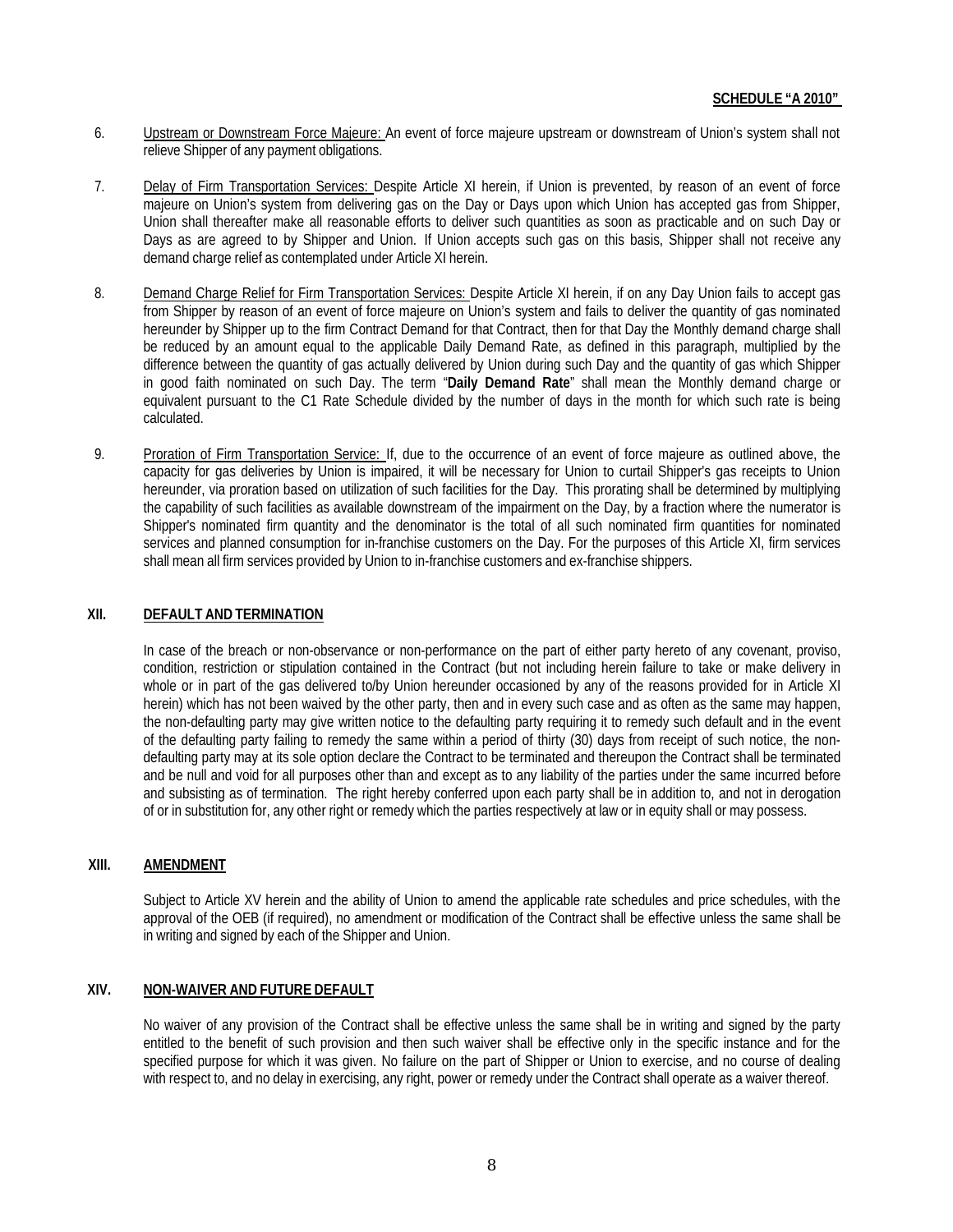### **XV. LAWS, REGULATIONS AND ORDERS**

The Contract and the respective rights and obligations of the parties hereto are subject to all present and future valid laws, orders, rules and regulations of any competent legislative body, or duly constituted authority now or hereafter having jurisdiction and the Contract shall be varied and amended to comply with or conform to any valid order or direction of any board, tribunal or administrative agency which affects any of the provisions of the Contract.

## **XVI. ALLOCATION OF CAPACITY**

- 1. Requests for Transportation Service: A potential shipper may request transportation service on Union's system at any time. Any request for C1 transportation service must include: potential shipper's legal name, Receipt Point(s), Delivery Point(s), Commencement Date, Initial Term, Contract Demand, proposed payment, and type of transportation service requested.
- 2. Expansion Facilities: If requests for firm transportation services cannot be met through existing capacity such that the only way to satisfy the requests for transportation service would require the construction of Expansion Facilities which create new capacity, Union shall allocate any such new capacity by open season, subject to the terms of the open season, and these General Terms and Conditions.
- 3. Open Seasons: If requests for long-term transportation service can be met through existing facilities upon which long-term capacity is becoming available, Union shall allocate such long-term capacity by open season, subject to the terms of the open season, and these General Terms and Conditions. "**Long-term**", for the purposes of this Article XVI, means, in the case of a transportation service, a service that has a term of one year or greater.
- 4. Awarding Open Season Capacity: Capacity requests received during an open season shall be awarded starting with those bids with the highest economic value. If the economic values of two or more independent bids are equal, then service shall be allocated on a pro-rata basis. The economic value shall be based on the net present value which shall be calculated based on the proposed per- unit rate and the proposed term of the contract and without regard to the proposed Contract Demand ("**NPV**").
- 5. Available Capacity Previously Offered in Open Season: Union may at any time allocate capacity to respond to any C1 transportation service request through an open season. If a potential shipper requests C1 transportation service that can be provided through Available Capacity that was previously offered by Union in an open season but was not awarded, then:
	- a. Any such request must conform to the requirements of Section 1 of this Article XVI;
	- b. Union shall allocate capacity to serve such request pursuant to this Section 5, and subject to these General Terms and Conditions and Union's standard form C1 transportation contract;
	- c. Union may reject a request for C1 transportation service for any of the following reasons:
		- i) if there is insufficient Available Capacity to fully meet the request, but if that is the only reason for rejecting the request for service, Union must offer to supply the Available Capacity to the potential shipper;
		- ii) if the proposed monthly payment is less than Union's Monthly demand charge plus fuel requirements for the applicable service;
		- iii) if prior to Union accepting the request for transportation service Union receives a request for transportation service from one or more other potential shippers and there is, as a result, insufficient Available Capacity to service all the requests for service, in which case Union shall follow the procedure in Section 5 d hereof;
		- iv) if Union does not provide the type of transportation service requested; or
		- v) if all of the conditions precedent specified in Article XXI Sections 1 and 2 herein have not been satisfied or waived.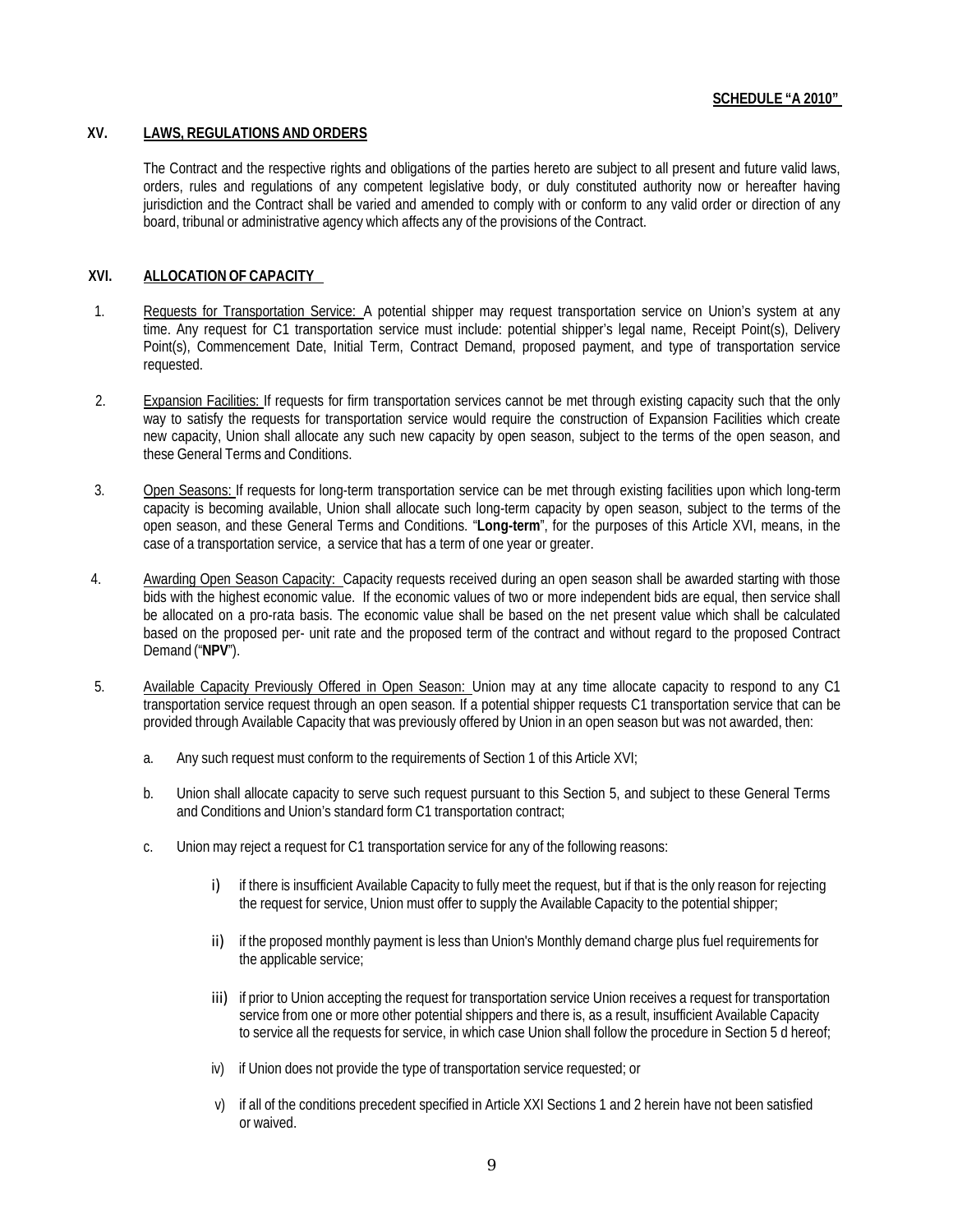- d. Union will advise the potential shipper in writing whether Union accepts or rejects the request for service, subject to Article XVI 5(c) within 5 calendar days of receiving a request for C1 transportation service. If Union rejects a request for service, Union shall inform the potential shipper of the reasons why its request is being rejected; and
- e. If Union has insufficient Available Capacity to service all pending requests for transportation service Union may:
	- i) Reject all the pending requests for transportation service and conduct an open season; or
	- ii) Union shall inform all the potential shippers who have submitted a pending request for transportation service that it does not have sufficient capacity to service all pending requests for service, and Union shall provide all such potential shippers with an equal opportunity to submit a revised request for service. Union shall then allocate the Available Capacity to the request for transportation service with the highest economic value to Union. If the economic values of two or more requests are equal, then service shall be allocated on a pro-rata basis. The economic value of any request shall be based on the NPV.

## **XVII. RENEWALS**

1. Contracts with an Initial Term of five (5) years or greater, with Receipt Points and Delivery Points of Parkway or Kirkwall or Dawn (Facilities), will continue in full force and effect beyond the Initial Term, automatically renewing for a period of one (1) year, and every one (1) year thereafter. Shipper may reduce the Contract Demand or terminate the Contract with notice in writing by Shipper at least two (2) years prior to the expiration thereof.

For all other contracts, the Contract will continue in full force and effect until the end of the Initial Term, but shall not renew.

## **XVIII. SERVICECURTAILMENT**

1. Right to Curtail: Union shall have the right to curtail or not to schedule part or all of Transportation Services, in whole or in part, on all or a portion of its pipeline system at any time for reasons of Force Majeure or when, in Union sole discretion, acting reasonably, capacity or operating conditions so require or it is desirable or necessary to make modifications, repairs or operating changes to its pipeline system. Union shall provide Shipper such notice of such curtailment as is reasonable under the circumstances. If due to any cause whatsoever Union is unable to receive or deliver the quantities of Gas which Shipper has requested, then Union shall order curtailment by all Shippers affected and to the extent necessary to remove the effect of the disability. Union has a priority of service policy to determine the order of service curtailment. In order to place services on the priority of service list, Union considers the following business principles: appropriate level of access to core services, customer commitment, encouraging appropriate contracting, materiality, price and term, and promoting and enabling in-franchise consumption.

The Priority ranking for all services utilizing Union Gas' storage, transmission and distribution system as applied to both infranchise and ex-franchise services are as follows; with number 1 having the highest priority and the last interrupted.

- 1. Firm In-franchise Transportation and Distribution services and firm Ex-franchise services (Note 1)
- 2. In-franchise Interruptible Distribution services
- 3. C1/M12 IT Transport and IT Exchanges with Take or Pay rates
- 4. Balancing (Hub Activity) < = 100 GJ/d; Balancing (Direct Purchase) < = 500 GJ/d; In-franchise distribution authorized overrun (Note 3)
- 5. C1/M12 IT Transport and IT Exchanges at premium rates
- 6.  $C1/M12$  Overrun  $\lt$  = 20% of CD (Note 4)
- 7. Balancing (Direct Purchase) > 500 GJ/d
- 8. Balancing (Hub Activity) > 100 GJ/d; C1/M12 IT Transport and IT Exchanges
- 9. C1/M12 Overrun > 20% of CD
- 10. C1/M12 IT Transport and IT Exchanges at a discount
- 11. Late Nominations

Notes: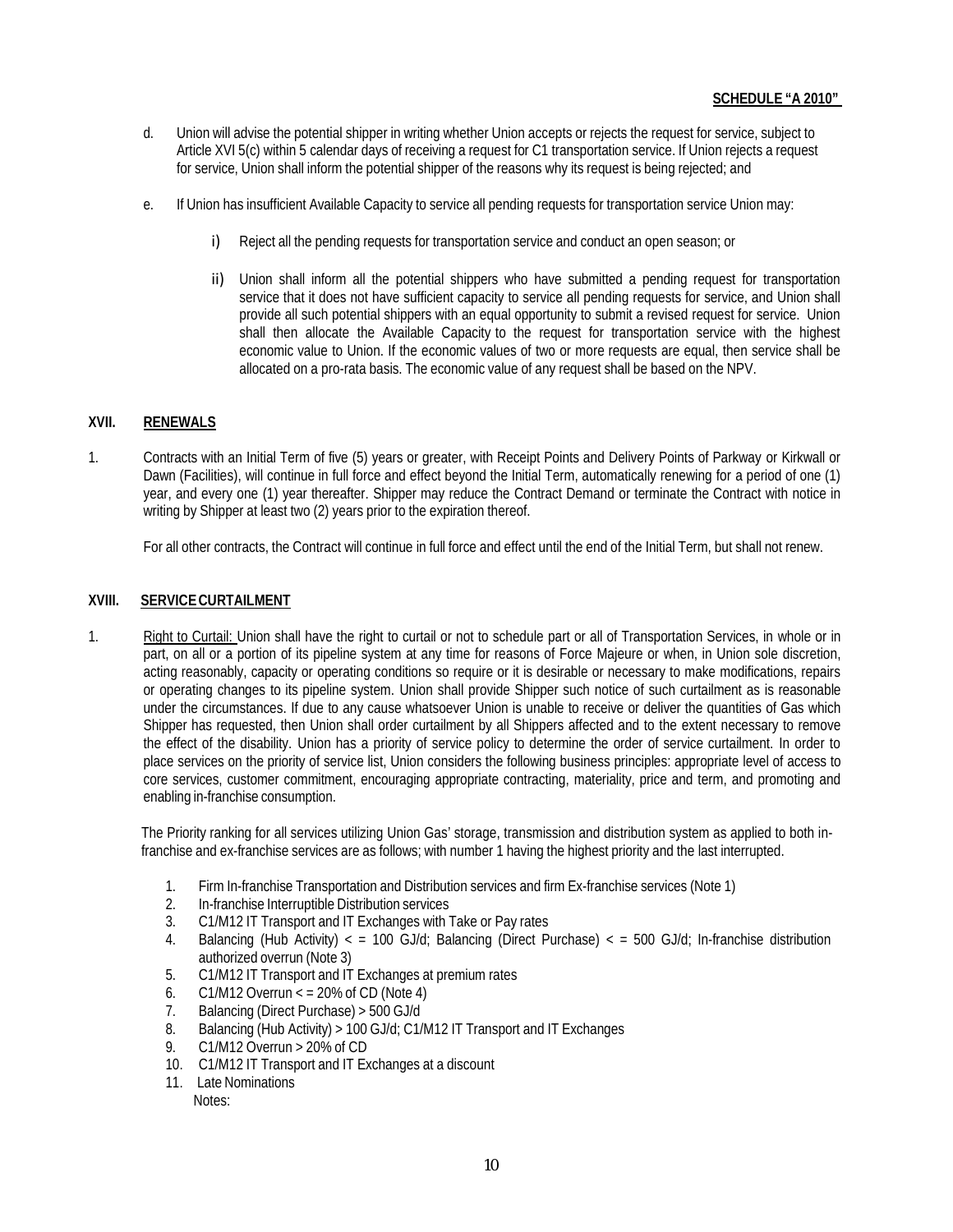- 1. Nominated services must be nominated on the NAESB Timely Nomination Cycle otherwise they are considered to be late nomination and are therefore interruptible.
- 2. Higher value or more reliable IT is contemplated in the service and contract, when purchase at market competitive prices.
- 3. Captures the majority of customers that use Direct Purchase balancing transactions.
- 4. Captures the majority of customers that use overrun.
- 2. Capacity Procedures: Union reserves the right to change its procedures for sharing interruptible capacity and will provide Shipper with two (2) months prior notice of any such change.
- 3. Maintenance: Union's facilities from time to time may require maintenance or construction. If such maintenance or construction is required, and in Union's sole opinion, acting reasonably, such maintenance or construction may impact Union's ability to meet Shipper's requirements, Union shall provide at least ten (10) days notice to Shipper, except in the case of an emergency. In the event the maintenance impacts Union's ability to meet Shipper's requirements, Union shall not be liable for any damages and shall not be deemed in breach of the Contract. To the extent that Union's ability to accept and/or deliver Shipper's gas is impaired, the Monthly demand charge shall be reduced in accordance with Article XI Section 8 and available capacity allocated in accordance with Article XI Section 9 herein.

Union shall use reasonable efforts to determine a mutually acceptable period during which such maintenance or construction will occur and also to limit the extent and duration of any impairments. Union will endeavour to schedule and complete the maintenance and construction, which would normally be expected to impact on Union's ability to meet Shipper's requirements, during the period from April 1 through to November 1.

#### **XIX. SHIPPER'S REPRESENTATIONS AND WARRANTIES**

- 1. Shipper's Warranty: Shipper warrants that it will, if required, maintain, or have maintained on its behalf, all external approvals including the governmental, regulatory, import/export permits and other approvals or authorizations that are required from any federal, state or provincial authorities for the gas quantities to be handled under the Contract. Shipper further warrants that it shall maintain in effect the Facilitating Agreements.
- 2. Financial Representations: Shipper represents and warrants that the financial assurances (including the Initial Financial Assurances and Security) (if any) shall remain in place throughout the term hereof, unless Shipper and Union agree otherwise. Shipper shall notify Union in the event of any change to the financial assurances throughout the term hereof. Should Union have reasonable grounds to believe that Shipper will not be able to perform or continue to perform any of its obligations under the Contract as a result of one of the following events ("**Material Event**");
	- a. Shipper is in default, which default has not been remedied, of the Contract or is in default of any other material contract with Union or another party; or,
	- b. Shipper's corporate or debt rating falls below investment grade according to at least one nationally recognized rating agency; or,
	- c. Shipper ceases to be rated by a nationally recognized agency; or,
	- d. Shipper has exceeded credit available as determined by Union from time to time,

then Shipper shall within fourteen (14) days of receipt of written notice by Union, obtain and provide to Union a letter of credit or other security in the form and amount reasonably required by Union (the "**Security**"). The Security plus the Initial Financial Assurances shall not exceed twelve (12) months of Monthly demand charges (in accordance with Article IX herein) multiplied by Contract Demand. In the event that Shipper does not provide to Union such Security within such fourteen (14) day period, Union may deem a default under the Default and Termination provisions of Article XII herein.

In the event that Shipper in good faith, reasonably believes that it should be entitled to reduce the amount of or value of the Security previously provided, it may request such a reduction from Union and to the extent that the Material Event has been mitigated or eliminated, Union shall return all or a portion of the Security to Shipper within fourteen (14) Business Days after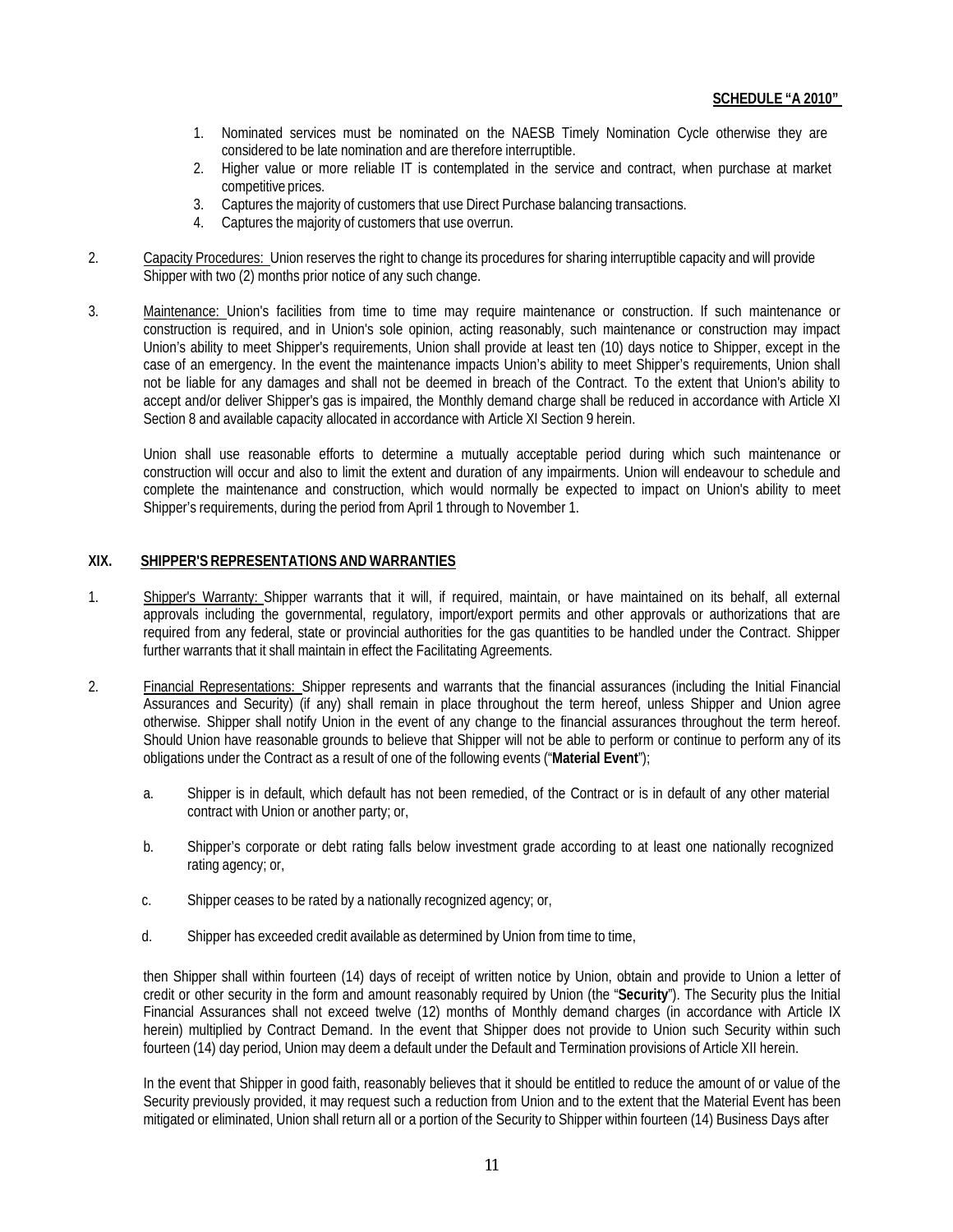receipt of the request.

#### **XX. MISCELLANEOUSPROVISIONS**

- 1. Permanent Assignment: Shipper may assign the Contract to a third party ("Assignee"), up to the Contract Demand, (the "Capacity Assigned"). Such assignment shall require the prior written consent of Union and release of obligations by Union for the Capacity Assigned from the date of assignment. Such consent and release shall not be unreasonably withheld and shall be conditional upon the Assignee providing, amongst other things, financial assurances as per Article XXI herein. Any such assignment will be for the full rights, obligations and remaining term of the Contract as relates to the Capacity Assigned.
- 2. Temporary Assignment: Shipper may, upon notice to Union, assign all or a part of its service entitlement under the Contract (the "Assigned Quantity") and the corresponding rights and obligations to an Assignee on a temporary basis for not less than one calendar month. Such assignment shall not be unreasonably withheld and shall be conditional upon the Assignee executing the Facilitating Agreement as per Article XXI herein. Notwithstanding such assignment, Shipper shall remain obligated to Union to perform and observe the covenants and obligations contained herein in regard to the Assigned Quantity to the extent that Assignee fails to do so.
- 3. Title to Gas: Shipper represents and warrants to Union that Shipper shall have good and marketable title to, or legal authority to deliver to Union, all gas delivered to Union hereunder. Furthermore, Shipper hereby agrees to indemnify and save Union harmless from all suits, actions, debts, accounts, damages, costs, losses and expenses arising from or out of claims of any or all third parties to such gas or on account of Taxes, or other charges thereon.

### **XXI. PRECONDITIONS TOTRANSPORTATION SERVICES**

- 1. Union Conditions: The obligations of Union to provide Transportation Services hereunder are subject to the following conditions precedent, which are for the sole benefit of Union and which may be waived or extended in whole or in part in the manner provided in the Contract:
	- a. Union shall have obtained, in form and substance satisfactory to Union, and all conditions shall have been satisfied under, all governmental, regulatory and other third party approvals, consents, orders and authorizations, that are required to provide the Transportation Services; and,
	- b. Union shall have obtained all internal approvals that are necessary or appropriate to provide the Transportation Services; and,
	- c. Union shall have received from Shipper the requisite financial assurances reasonably necessary to ensure Shipper's ability to honour the provisions of the Contract (the "**Initial Financial Assurances**"). The Initial Financial Assurances, if required, will be as determined solely by Union; and,
	- d. Shipper and Union shall have entered into the Interruptible Service HUB Contract or equivalent (the "**Facilitating Agreement**") with Union.
- 2. Shipper Conditions: The obligations of Shipper hereunder are subject to the following conditions precedent, which are for the sole benefit of Shipper and which may be waived or extended in whole or in part in the manner provided in the Contract:
	- a. Shipper shall, as required, have entered into the necessary contracts with Union and/or others to facilitate the Transportation Services contemplated herein, including contracts for upstream and downstream transportation, and shall specifically have an executed and valid Facilitating Agreement; and shall, as required, have entered into the necessary contracts to purchase the gas quantities handled under the Contract; and,